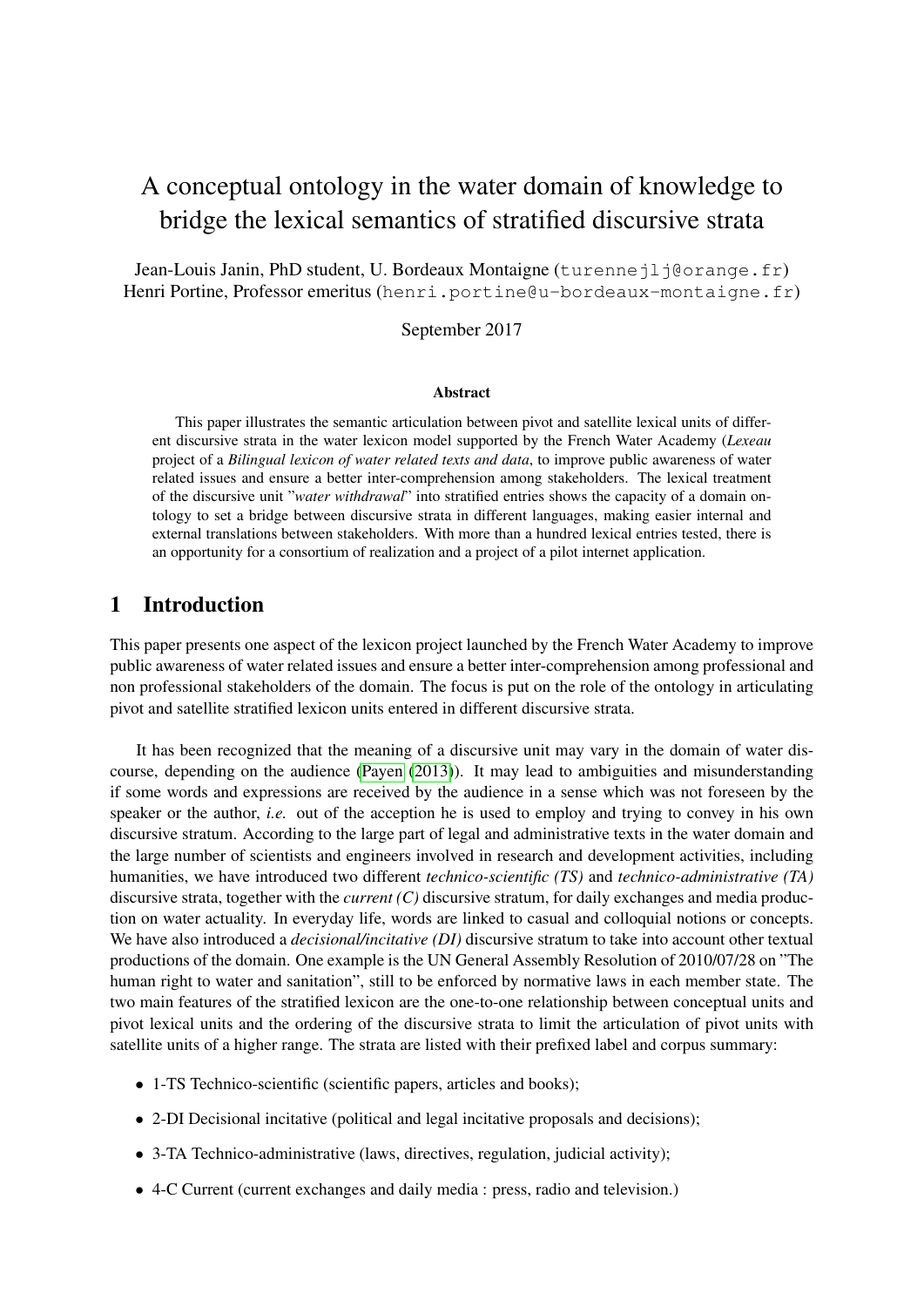This order corresponds to the intuitive idea that concepts of scientific origin are likely to be transferred in the lexicon as pivot lexical units, defined through object and data properties of the ontology and articulated with satellite units in discursive strata of a higher range. An articulation with discursive strata of a lower range would invalidate our assumption, but we could not find any example of it.

After presenting a partition of the water related domain of knowledge, we will present the *model* of *water movements and anthropic water flows* introduced in the ontology, and one example of a pivot unit articulated with three satellite units. The following discussion focuses on the central place of the ontology in the model device including the end-user. The question of proper names is discussed, together with the relations of our research work in linguistics to lexical semantics and terminology.

## 2 A partition of the water related domain of knowledge

The water related domain of knowledge has been divided into three parts. The first part, called ONTOL-OGY, is an ontology of the concepts, mainly scientific and administrative, structuring human knowledge and activities in water use and aquatic environment conservation and restoration. The output of this part of knowledge is composed of conceptual units, documents and typed individuals (fig. [1\)](#page-1-0).



<span id="page-1-0"></span>Figure 1: A partition of the water related domain of knowledge

The second part, called *LEXICON*, is composed of proper names and stratified lexical units. Pivot units have a *one-to-one* relationship with conceptual units and a *one-to-n* relationship with satellite units. The third part of the domain, called *CORPUS*, is composed of recurrent discursive units found in texts referenced in proper names implementation, lexical definitions and stratified examples of use of some lexicon entries. The relevance of the use of concepts — including scientific concepts, except the concepts of mathematics, physics and chemistry — is textual: hydrology, geology and so on are stated in texts. That is why corpus linguistics is of overall importance for ontologies. The central discursive units are linked with the lexical units and the peripheric ones are linked with the stratified examples of use.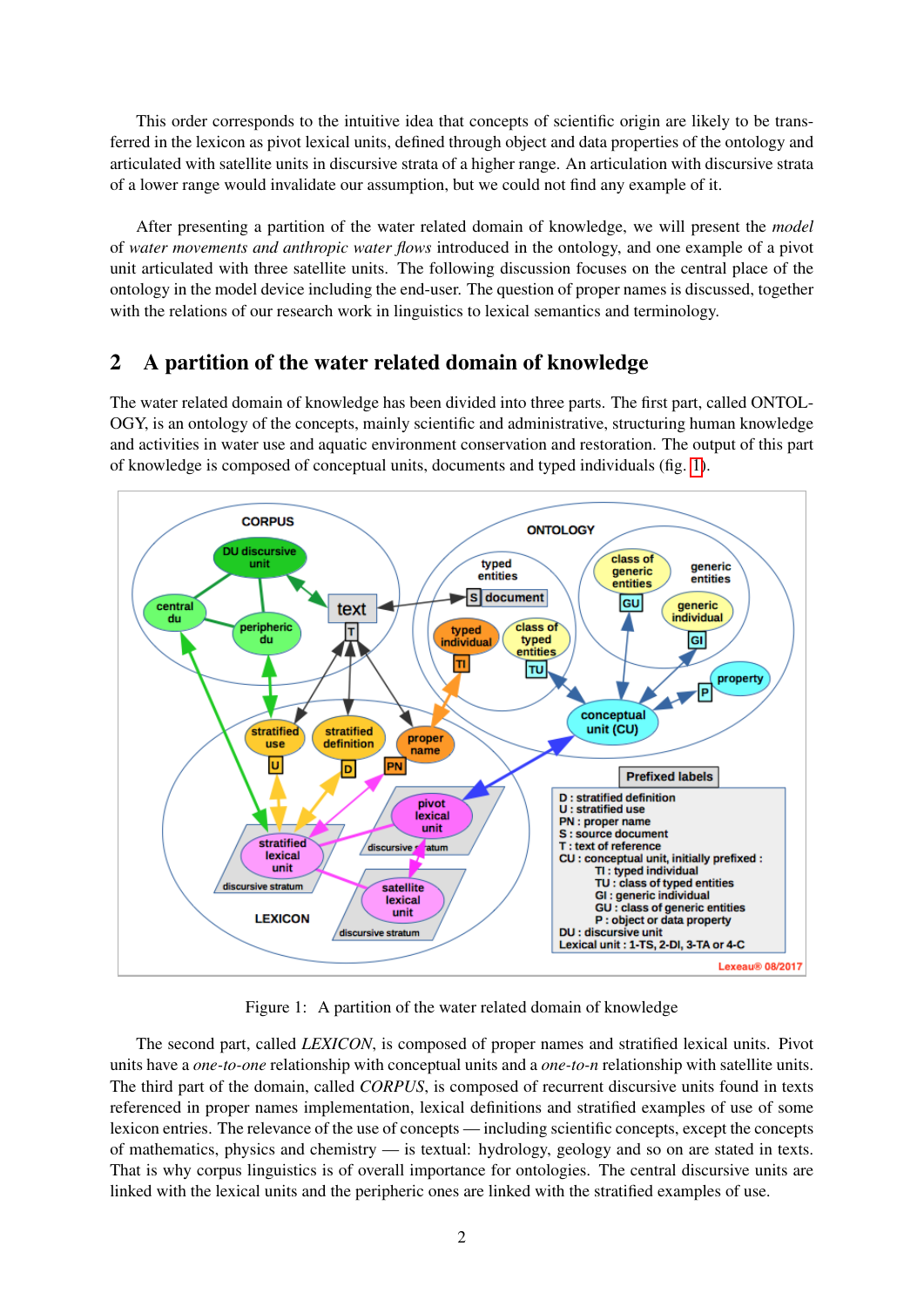## 3 A conceptual model of water movements and anthropic water flows

The water withdrawals are modeled as upstream water movements generating anthropic flows recovered by downstream water movements. The graph of the model is presented fig. [2.](#page-2-0) We have added, on a yellow background, the labels of the class relations (*object relations*) and, on an orange one, the labels of a set of related individuals : The *Water withdrawal1* generates the *Water flow (anthropic)1* which is recovered by the *Water restitution1*. The figure [3](#page-2-1) presents the creation of the three conceptual units,



<span id="page-2-0"></span>Figure 2: The model of water movements and anthropic flows with a set of related individuals

prefixed CU, after creating the three concepts, prefixed TU, as individuals in their original labelled class, further added to the class *Conceptual unit* as individuals of the hyper-class *Typed entity*. To present the



<span id="page-2-1"></span>Figure 3: Generating three conceptual units through individuals created in labelled classes

lexicalisation process and text-based processes within and between the three parts of figure [1,](#page-1-0) we have used the same software (Protege 5.2) to edit a *project ontology* of all the entities of the partition.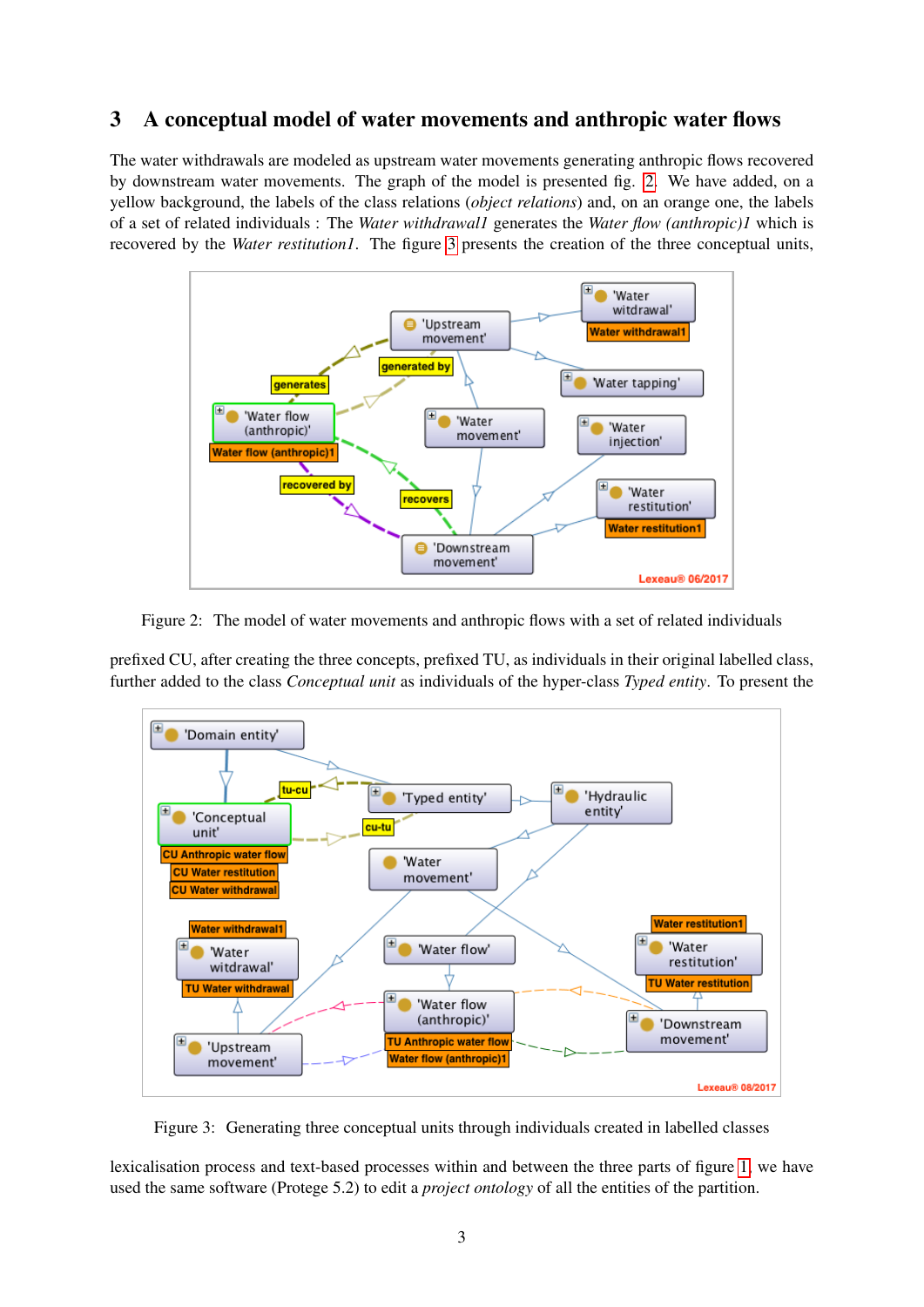# 4 Articulating pivot and satellite lexical units

A graph of the *Conceptual unit* and *Stratified lexical unit* related classes and of the four sub-classes of lexical units is presented figure [4,](#page-3-0) with the pivot-satellite articulations between these units. The four related labelled lexicon units and their labelled relations have been added on orange and rosy backgrounds.



<span id="page-3-0"></span>Figure 4: An example of one pivot lexical unit articulated with three satellite units

The definitions of the pivot units are derived from the object and data properties of the ontology entities whose labels are saved as concepts and further lexicalised (cf. fig. [2](#page-2-0) and [3\)](#page-2-1), leading to :

- D 1-TS Water withdrawal : *A water extraction carried out by an operator in a water body which generates an intermittent or permanent water flow. The operation can be associated with an extraction water work equipped with a volumetric meter*
- D 1-TS Anthropic water flow : *Water flow permanent or intermittent over a given period, in a water use concern wih a physical or legal person. With a total volume and a maximum flow rate measured or estimated, it is associated with an upstream water movement (water withdrawal in a water body or water tapping in a water network) and a downstream water movement (water restitution in a water body or water injection in a water network)*

The construction of the lexicon is based on the articulations of pivot lexical units with satellite units, looking for other acceptions of the same word or a closely related form in a different discursive stratum. An example is presented figure [4](#page-3-0) with the pivot unit *1-TS Water withdrawal* and the satellite units *4-C Water withdrawal*. Two entries of *water withdrawal* are found in the French administrative discourse, with two different meanings referring to the "police de l'eau" and "redevances de l'agence de l'eau"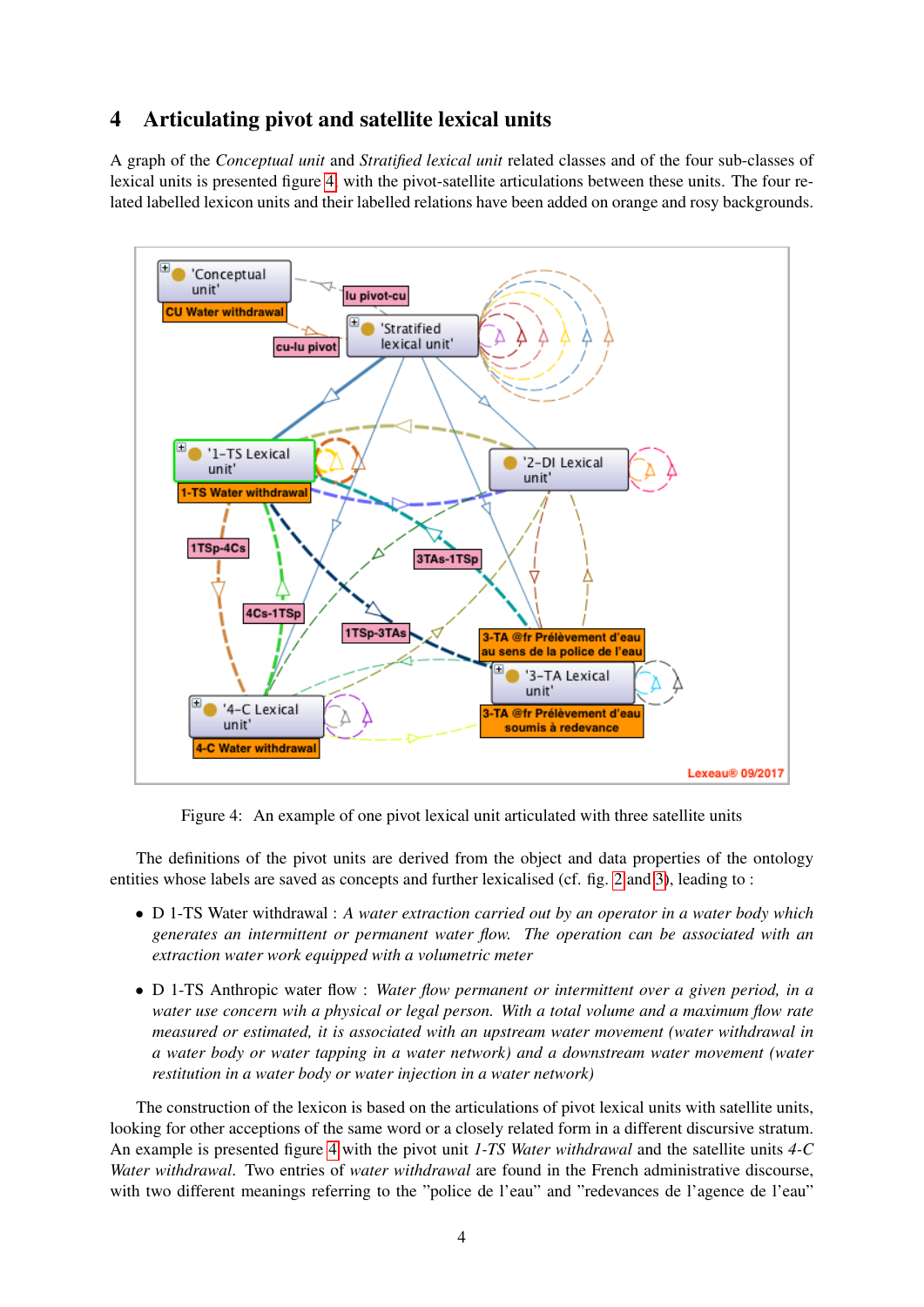national practices with no exact equivalent in Great Britain, at least to our knowledge. The entries are defined in French and just labelled with the "@fr" prefix in the *Anglo-british* version. (fig. [5](#page-4-0) and [6\)](#page-4-1).



Figure 5: "3-TA Water withdrawal" first acception in France

<span id="page-4-0"></span>

Figure 6: "3-TA Water withdrawal" second acception in France

<span id="page-4-1"></span>To finalize the English version, possible administrative acceptions of *Water withdrawal* should be checked in the United States, Canada, Australia, New Zealand and other English speaking countries.

Looking for a satellite lexical unit in a current bilingual discourse, we have found it in a plural form, on the OECD Data site on water withdrawals, with a bilingual definition (fig. [7\)](#page-4-2).



Figure 7: A bilingual OECD definition of "4-C Water withdrawal"

<span id="page-4-2"></span>The lexical unit *4-C Water withdrawal* is defined as a volume of water withdrawn yearly for human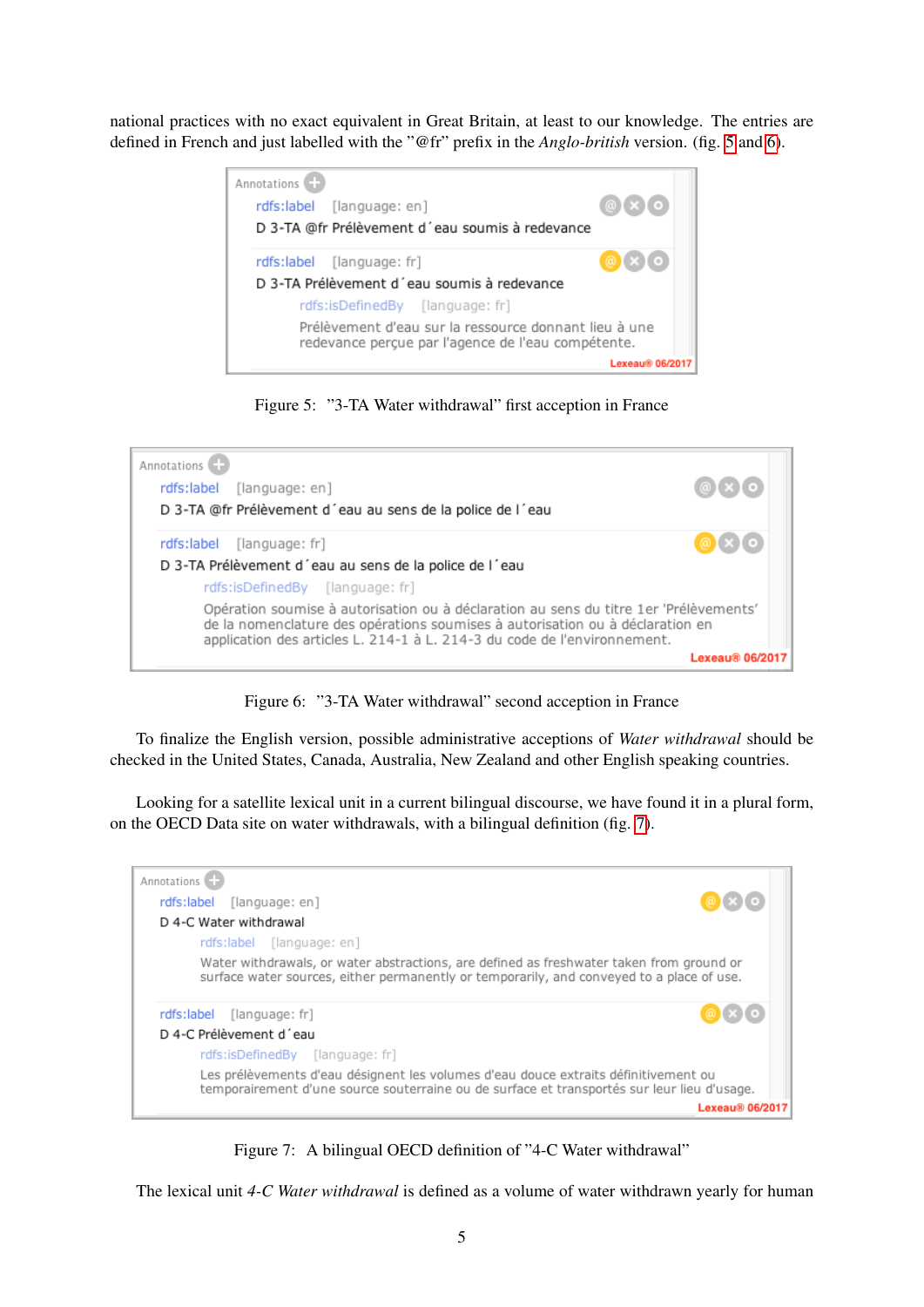use, except for hydroelectricity production. It is expressed in millions of cubic meters per country on the tables and maps of the OECD site. This meaning is easier to understand than considering the *hydraulic operation* modeled in the ontology, with its related entities, or the *administrative operation* authorized by the French *police de l'eau* or taxed by the French *Agence de l'eau* under specific circumstances.

With two different acceptions, the French administration as a whole is not prepared to match individual data collected by the "police de l'eau" and the "Agence de l'eau" (operator, volume of water withdrawn, final user, etc.) as the practice on both sides do not state how these data on water withdrawals should match in the *real world*. One way to overcome these difficulties would be to get more information on both sides, typically about the downstream operation on the flow of the water withdrawn, separating the notions of water movement and water flow, as proposed in the definitions of *1-TS Water withdrawal* and *1-TS Anthropic water flow*, in a scientific approach of the hydraulic concepts involved.

### 5 Discussion

### 5.1 A conceptual ontology at the heart of the project

Bringing a conceptual ontology within the construction process of the water lexicon raises the question of its feasibility and its maintenance among a community of contributors, mainly scientists, engineers and jurists, in such a vast domain of knowledge. The main issue of the project is to find out, in public and private enterprises, trained contributors to update the ontology on the long term in agreement with their employer. Existing ontologies or relational data bases have already been developed successfully for specific uses in the industry of water services or scientific laboratories, with specific concepts and terms involved in their internal use. The aim of the project is by no mean to plunder existing software or replace it by a new one. In the modeling of water movements, the objective was to organize existing and new concepts and label them on this particular theme so they could be shared and traced in published texts, in English and/or in French, and further introduced as lexicon entries. With no direct users, the ontology may contribute to share the labels of scientific entities and facilitate inter-comprehension between scientists and engineers, and further institutional data exchanges. The place of the ontology in the device model is presented in figure [8.](#page-5-0) Another issue is the sharing of concepts with energy and food



<span id="page-5-0"></span>Figure 8: An overall model of the device

related knowledge domains. This issue is addressed with the notion of energy, water and food *security*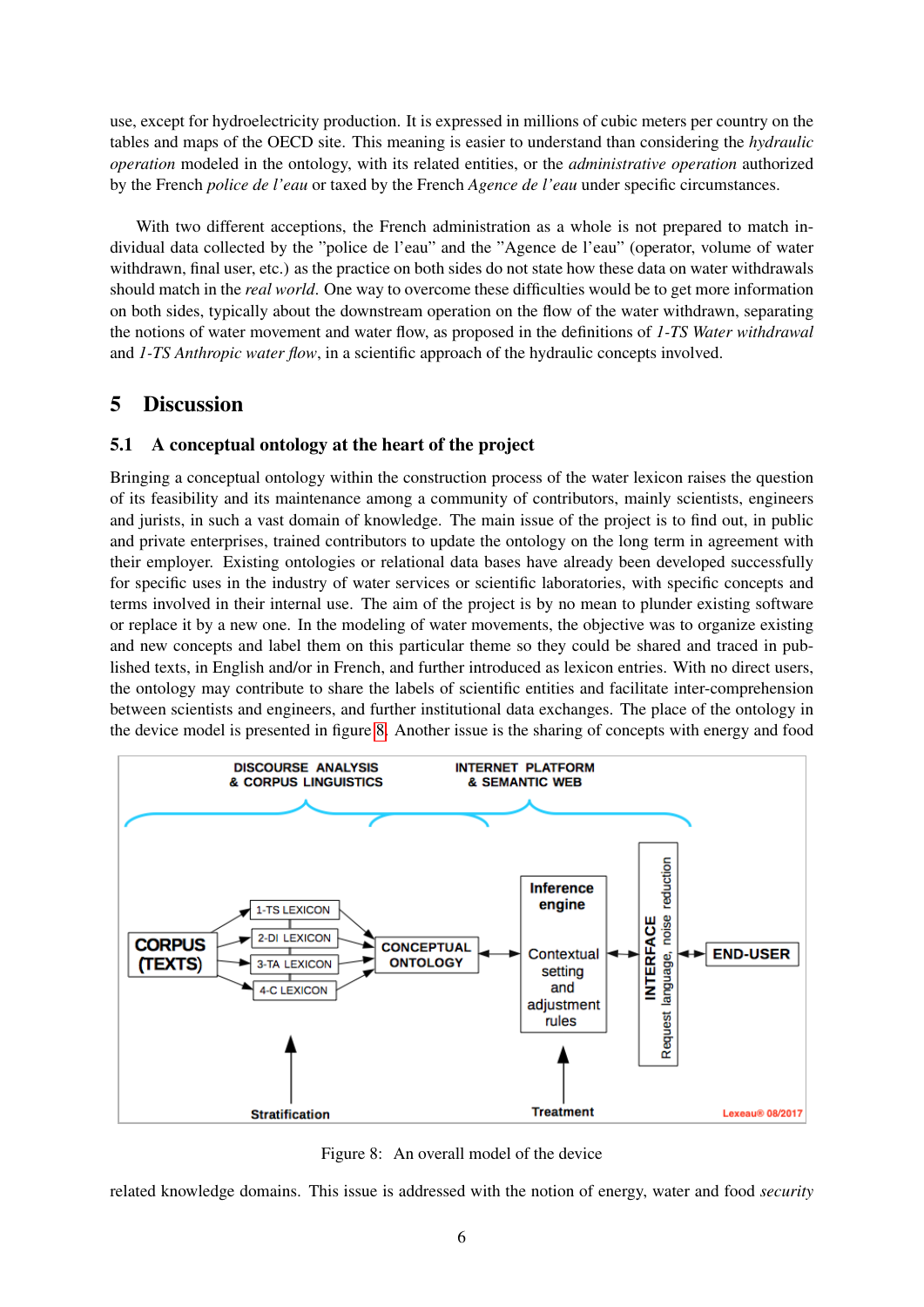*nexus* pointed out by [Bazilian et al.](#page-8-1) [\(2011\)](#page-8-1) and updated by [Howarth and Monasterolo](#page-8-2) [\(2016\)](#page-8-2). It should take place through the study of an ontology alignement in the common domain of knowledge and activity.

#### 5.2 The question of proper names

Proper names — as proper nouns, including acronyms, and nominal phrases — are of considerable importance in the domain of water. They are used to name places, persons, documents, events, etc. We follow the position of Saul Kripke on the nature of proper names as rigid designators, against the descriptivist theory of Russell and Frege, assuming their identity as a collection of finite descriptions [\(Kripke](#page-8-3) [\(1982\)](#page-8-3), [Kripke](#page-8-4) [\(1980\)](#page-8-4)). In our project, nevertheless, proper names are issued from the individuals of the typed classes of the domain entities. The class object property and data property assertions of these individuals correspond, when they are phrased, to the finite descriptions of the descriptive theory. The proper names introduced in the lexicon are not stratified, with no use to define them as it would duplicate the properties of their homologue individual in the ontology.

#### 5.3 The relation to lexical semantics

Our relation to lexical semantics in the project follows the historical evolution of the discipline. At the start, lexicology tried to assess the sense of words, considered as isolated entities, within a network of synonyms and antonyms (cf. [Cadiot and Habert](#page-8-5) [\(1997\)](#page-8-5), Panier and Rémi-Giraud [\(2003\)](#page-8-6), [Victorri and](#page-9-0) [Fuchs](#page-9-0) [\(1996\)](#page-9-0)). Further relations appeared later : hyperonymy *vs* hyponymy, then meronymy, and the question of holonymy. The research focus moved then on cooccurrences and collocations, leaving the domain of the auto centered lexicon for a corpus-based lexicon driven by discursive activities. Our research work takes into account the discourse and the social activity where it takes place (small talk, commercial, administrative, educational, scientific), which raises the question of our connection with sociolinguistics, when we infer a stratified lexicon, depending on the audience (cf. [Labov](#page-8-7) [\(1972\)](#page-8-7), on speech style).

In its bilingual aspect, our work is in debt with English textbooks [\(Murphy](#page-8-8) [\(2010\)](#page-8-8), [Cruse](#page-8-9) [\(1986\)](#page-8-9)), including a grammar [\(Huddleston](#page-8-10) [\(1988\)](#page-8-10)). Handbooks did help to get some insight on the processing of language by computers and knowledge-based systems [\(Mitkov](#page-8-11) [\(2003\)](#page-8-11), [Baader et al.](#page-8-12) [\(2007\)](#page-8-12) and we are concerned with recent developments on *Big Data* [\(Bidoit and Doucet](#page-8-13) [\(2017\)](#page-8-13)). Our work is confronted and in debt with classical linguistic results about conceptual analysis [\(Wierzbicka](#page-9-1) [\(1985\)](#page-9-1)), sense-text linguistics (Mel'čuk and Polguère [\(2007\)](#page-8-14)), the generative lexicon [\(Pustejovsky](#page-9-2) [\(1995\)](#page-9-2)) and *inferential* lexical semantics [\(Kayser](#page-8-15) [\(1997a\)](#page-8-15), [Kayser](#page-8-16) [\(1997b\)](#page-8-16)), as proposed in the abstract of the last reference  $<sup>1</sup>$  $<sup>1</sup>$  $<sup>1</sup>$ :</sup>

Actually, what matters [in lexical semantics] are the inferences which are warranted by the use of a word in a context; the existence of a referent in some universe of discourse is merely a possible by-product of these inferences.

The discursive affiliation of a lexicon entry depends on the professional affiliation of the speaker and the inferences that he can make and share with his audience. This leads to different acceptions of the same word and implies different combinations with other words in the text. The journalist having in mind a *water withdrawal* as a volume of water withdrawn in one year will not make any distinction between this water withdrawal and the corresponding yearly *water flow*. He would not understand what *water restitution* stands for, without a clear view of the model presented here. Same thing for the administrative authority licensing a given operator for a given water withdrawal, with no clear distinction between the operator and the end user and no information on the stage of use (final *vs* not final) and the level of use (collective *vs* private) of the water withdrawn.

<span id="page-6-0"></span><sup>1</sup>[http://www.persee.fr/doc/lfr\\_0023-8368\\_1997\\_num\\_113\\_1\\_5372](http://www.persee.fr/doc/lfr_0023-8368_1997_num_113_1_5372)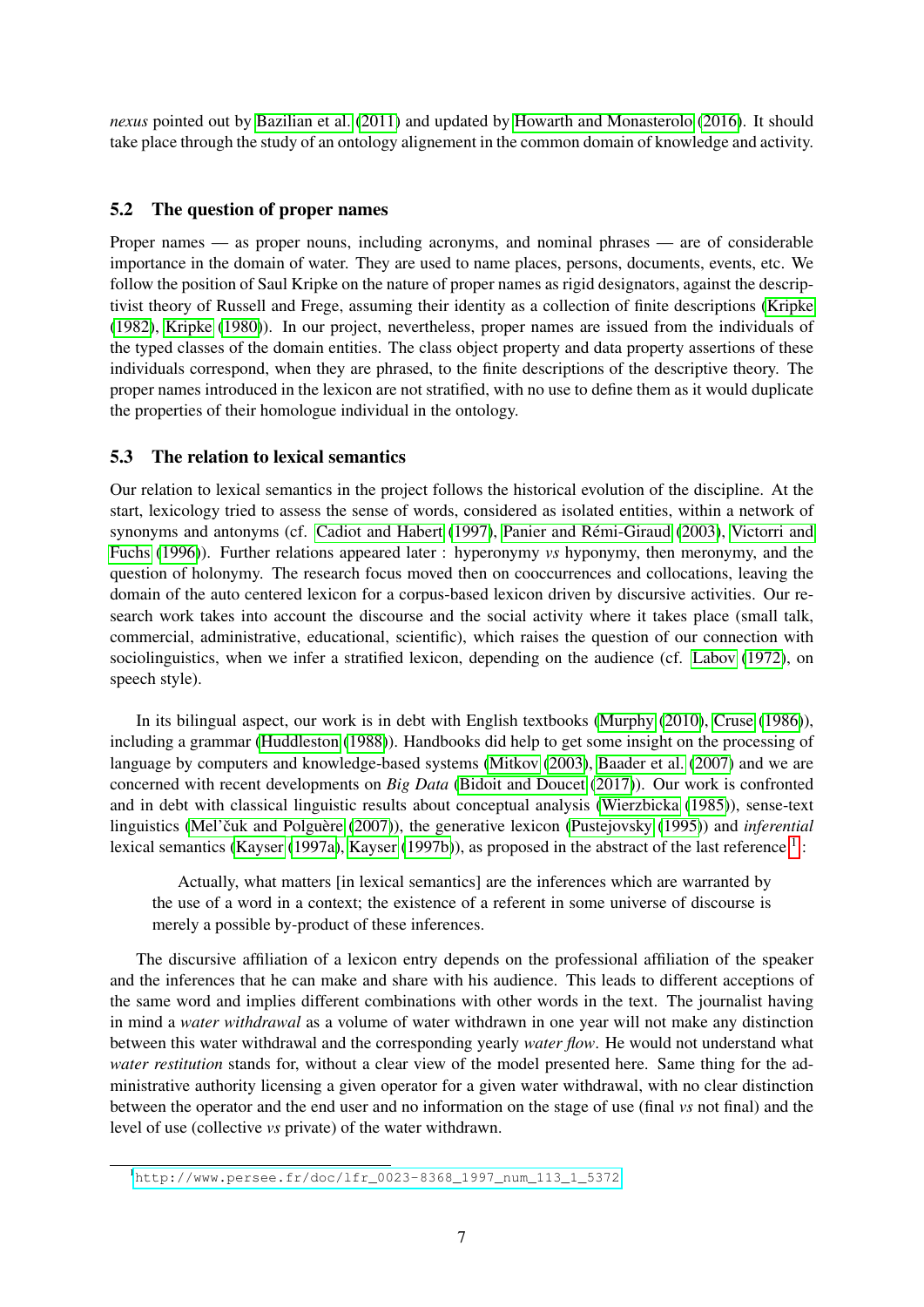The use of current expressions may result in considerable ambiguities and erroneous conclusions. As pointed out by G. Payen [\[Payen](#page-8-0) [\(2013\)](#page-8-0) p.113], the current discourse does not always make the difference between a problem of a *water shortage* due to the lack of water resource and a situation of *water shortage* in an urban district out of reach of the municipal drinking water network of the town.

#### 5.4 The relation to terminology

Terminology is above all technical and scientific. It has little interest in social relations. It is a normative activity, to facilitate the integration in a native language of words and expressions already used in a foreign second langage, most of them in English, with a highly controlled definition in the source language. The terminologist tries to accommodate the original definition in his native language. To fulfill business and trade issues, the activity is *prescriptive*, looking for a one-to-one relation between the terms of each language to facilitate the translation of documents. Linguists dealing with terminology are well aware of the difficulties of their task [\(Depecker](#page-8-17) [\(2003\)](#page-8-17), [Condamines](#page-8-18) [\(2016\)](#page-8-18)).

We are engaged in a *descriptive* corpus sourced activity, in French and in English, with no prescriptive pretension and the clear notion that conceptual units may not have their equivalent in two langages, which can be rendered in the bilingual ontology and the lexicon entries. The tools used to scrutinize the thematic corpora of the project for recurrent discursive units will be able to analyse the use of prescribed terms in a given context, therefore contributing to some terminological activity.

### 6 Conclusion

After presenting the ontology of the Lexeau project in previous papers [\(Janin and Portine](#page-8-19) [\(2016\)](#page-8-19) and [Janin](#page-8-20) [\(2016\)](#page-8-20)), this paper has presented, through the example of a model of water movements and anthropic water flows, the role of a conceptual ontology in the water related domain of knowledge and the sense of its threefold partition. In our example, the class object and data properties of the ontology are used to create stable definitions, in the technico-scientific discursive stratum, of the pivot lexical units *1-TS Water withdrawal* and *1-TS Anthropic water flow*. It allows to create other lexicon entries as satellite units to the pivot units, such as *4-C Water withdrawal*, in the current discursive stratum. An overall model of the device with its different modules has been presented. The treatment of proper names has been discussed, together with the relations of our research work to lexical semantics and terminology.

Intellectual activities are not limited to research activities, describing scientific phenomena. They have their place in professional activities of the water domain, aiming at a sound technical, commercial, ecological and legal water management. They have also their place in daily activities, in current exchanges and in the media production on water use, water pollution and security matters (drought and floods). These activities share the same words in different meanings, defined in different discursive strata. Through the example of *water withdrawal*, we have shown that the lexical units in the administrative and current discourse are underspecified in terms of the *real world objects* and *persons*. Their articulation with a pivot lexical unit with complete specifications is crucial for a better understanding of the stakeholders of water uses and withdrawals. The solution of internal *translation* difficulties in one language applies also when dealing with two languages, with legal and political impacts in international affairs.

With more than a hundred discursive units tested on the model device, the construction of an ontology combined with textual investigations appears to be a sound way of bridging current and specialized discourses and a promising contribution to mutual inter-comprehension of stake holders in the water domain. There is now an opportunity to shape a consortium of realization of a pilot project (an internet application). The goal would be to develop and test the application on thematic priorities, with minimal development expenses and the help of professional contributors and non professional end users.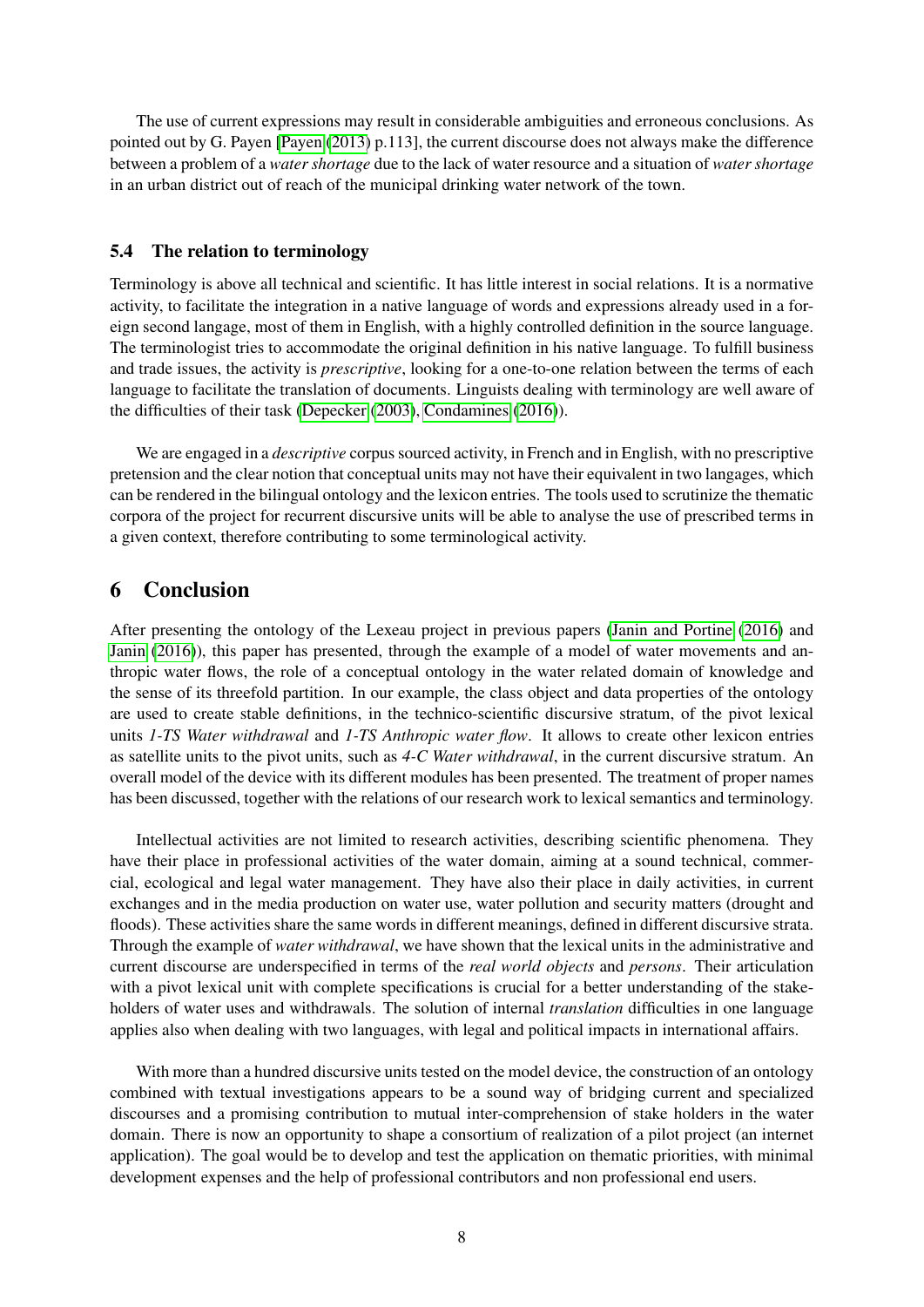### References

- <span id="page-8-12"></span>Baader, F., D. Calvanese, D. L. McGuiness, D. Nardi, and P.-S. P. F. (2007). *The Descritption Logic Handbook*. Cambridge: Cambridge University Press.
- <span id="page-8-1"></span>Bazilian, M., R. Holger, M. Howells, S. Hermann, D. Arent, D. Gielen, P. Steduto, A. Mueller, P. Komor, R. S. Tol, and K. K. Yumkella (2011). Considering the energy, water and food nexus: Towards an integrated modelling approach. *Energy Policy (Elsevier) 39*, 7896–7906.
- <span id="page-8-13"></span>Bidoit, N. and A. Doucet (2017). *Les Big Data à découvert*, Chapter La diversité des données, pp. 24–25. Paris: CNRS éditions.
- <span id="page-8-5"></span>Cadiot, P. and B. Habert (1997). *Aux sources de la polysemie nominale ´* . Larousse.
- <span id="page-8-18"></span>Condamines, A. (2016). Vers la définition de nouvelles langues contrôlées pour limiter le "risque langagier". In LIMSI (Ed.), *Atelier risques et TAL (JEP-TALN- RECITAL 2016)*, Paris.
- <span id="page-8-9"></span>Cruse, D. (1986). *Lexical semantics*. Cambridge: Cambridge University Press.
- <span id="page-8-17"></span>Depecker, L. (2003). *Entre signe et concept, éléments de terminologie générale*. Presse Sorbonne Nouvelle.
- <span id="page-8-2"></span>Howarth, C. and I. Monasterolo (2016). Understanding barriers to decision making in the UK energyfood-water nexus: The added value of interdisciplinary approaches. *Environmental Science and Policy (Elsevier) 61*, 53–60.
- <span id="page-8-10"></span>Huddleston, R. (1988). *English grammar : an outline*. Cambridge: Cambridge University Press.
- <span id="page-8-20"></span>Janin, J.-L. (2016). Sélection et typage des acronymes de PREVIRISQ INONDATIONS 2016. In AFEPTB (Ed.), *Les Ateliers PREVIRISQ INONDATIONS - 17 octobre 2016 - Centre des Congres` de Lyon*.
- <span id="page-8-19"></span>Janin, J.-L. and H. Portine (2016). L'ontologie du projet lexeau (R). In Université de Bordeaux (Ed.), *Actes JFO 2016 (ISBN 978-2-9558601-0-6)*.
- <span id="page-8-15"></span>Kayser, D. (1997a). *La représentation des connaissances*. Paris: Hermès.
- <span id="page-8-16"></span>Kayser, D. (1997b). La sémantique lexicale est d'abord inférentielle. *Langue francaise Aux sources de la polysemie nominale ´* (113), 92–106.
- <span id="page-8-4"></span>Kripke, S. (1980). *Naming and necessity*. Cambridge (Mass.): Harvard Unuversity Press.
- <span id="page-8-3"></span>Kripke, S. (1982). *La logique des noms propres*. Les editions de minuit (Naming and necessity). ´
- <span id="page-8-7"></span>Labov, W. (1972). *Sociolinguistics*, Chapter The Study of Language in its Social Context, pp. 180–202. Penguin Books.
- <span id="page-8-14"></span>Mel'čuk, I. and A. Polguère (2007). *Lexique actif du français*. Bruxelles: De Boeck.
- <span id="page-8-11"></span>Mitkov, R. (2003). *The Oxford hanbook of computational linguistics*. Oxford: Oxford University Press.
- <span id="page-8-8"></span>Murphy, M. L. (2010). *Lexical meaning*. Cambridge: Cambridge University Press.
- <span id="page-8-6"></span>Panier, L. and S. Remi-Giraud (2003). ´ *La polysemie ou l'empire des sens : lexique, discours, ´ représentations.* Lyon: Presses universitaires de Lyon.
- <span id="page-8-0"></span>Payen, G. (2013). *De l'eau pour tous ! Abandonner les idées recues, affronter les réalités.* Paris: Armand Colin.